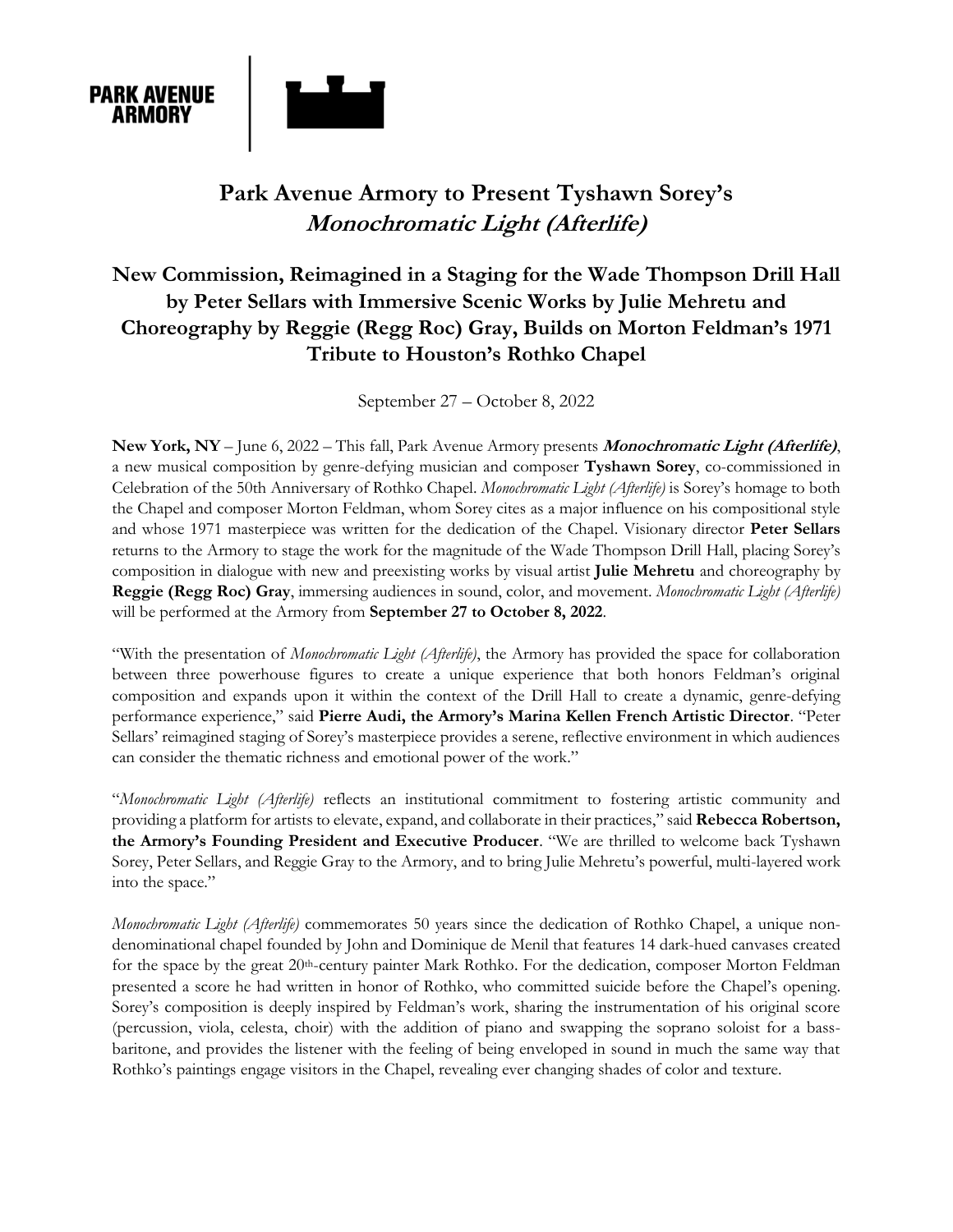In the Drill Hall, *Monochromatic Light (Afterlife)* will feature a ritualized staging by Peter Sellars, who returns to the Armory following his direction of the celebrated productions of *St. Matthew Passion* in 2014, *FLEXN* in 2015, and *FLEXN Evolution* in 2017. Audiences will experience the work in a ceremonial chamber immersed in large-scale canvases by renowned artist Julie Mehretu. Flex pioneer Reggie (Regg Roc) Gray is choreographing the production, accenting Sorey's composition with the sharp, electrifying movement style that characterized the *FLEXN* performances, which he co-directed with Sellars. Sorey's score will be performed by violist Kim Kashkashian, Sarah Rothenberg on piano and celesta, percussionist Steven Schick, singer Davóne Tines, and The Choir of Trinity Wall Street. *Monochromatic Light (Afterlife)* represents a continuation of Sorey's relationship with the Armory; the MacArthur "Genius" performed in an Artists Studio program in the Armory's Veterans Room in 2016.

"It is an honor for me to have been asked to create a work commemorating the 50th anniversary of the Rothko Chapel, and to now give the work new life at the Park Avenue Armory," said **Tyshawn Sorey**. "The 14 black paintings in the Chapel are works of art that strongly resonate with me. When asked to write this piece, I made the conscious decision to not compose a single note of music until I experienced the visual and spiritual transformation of these paintings for myself inside the Chapel, where I've spent several hours during different times of each day I went. This piece reflects these experiences as well as the influence of both Rothko's artistic output and that of Morton Feldman, one of my biggest musical inspirations. As with all my works, my hope for this composition is for audiences to have an active, dynamic *experience* with it, not simply just to listen, which the nontraditional space of the Armory's Drill Hall helps to realize."

Added **Peter Sellars**, "Tyshawn Sorey has created a spare, intimate, enveloping world of sound calling forth the piercing memories, unfinished and unburied histories, yearning, and resolve that live inside every step forward and each moment of stillness; Julie Mehretu's paintings frame, focus, color, and intensify a thirst for justice and spiritual renewal that moves across layers of generations and geographies; Regg Roc Gray and the courageous movers of FLEXN wear the grief, the loss, the endurance, the grace, and the unbroken lifeforce itself in every bone and sinew as they bone break, glide, pause, and get low. It is a privilege for me to enter and share the charged, contemplative, cleansing space opened, activated, and sustained by these artists. For these evenings, the Park Avenue Armory will become a communal site of remembrance and deep introspection."

*Monochromatic Light* is part of Park Avenue Armory's full 2022 season. Additional upcoming Drill Hall programming includes the debut of an Armory-commissioned immersive film installation, **Euphoria**  (November 29-January 8, 2023), by German video and film artist **Julian Rosefeldt** that takes aim at the destructive potential of capital, money, greed, and consumption, featuring original music performed on film by an ensemble of jazz drummers and singers from **the Brooklyn Youth Chorus**.

#### **PERFORMANCE SCHEDULE**

#### **September 27–October 8, 2022**

Tuesday, September 27 at 7:30pm Thursday, September 29 at 7:30pm Friday, September 30 at 8:00pm Saturday, October 1 at 8:00pm Tuesday, October 4 at 7:30pm Wednesday, October 5 at 7:30pm Thursday, October 6 at 7:30pm Friday, October 7 at 8:00pm Saturday, October 8 at 8:00pm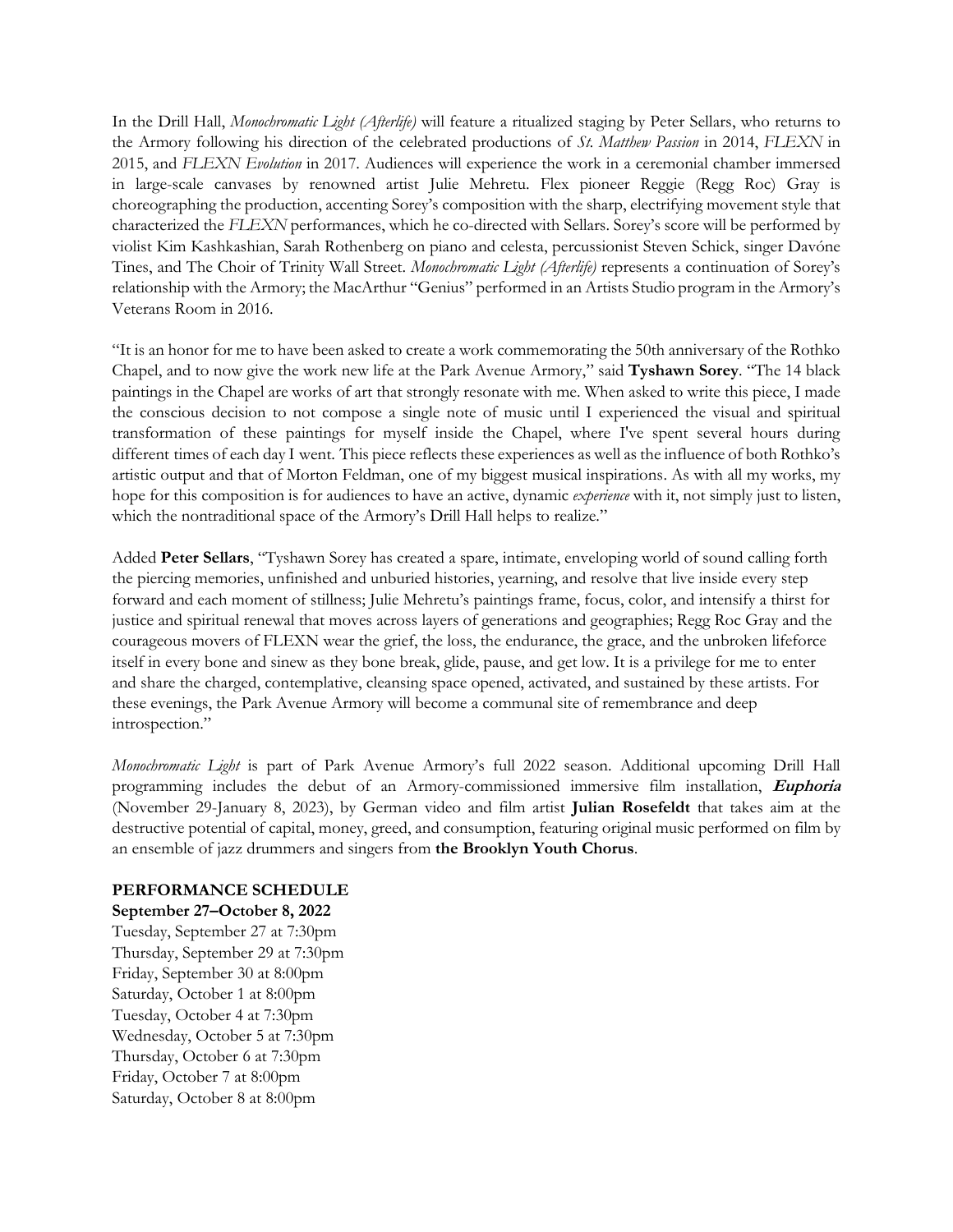## **TICKETS**

Tickets start at \$40 plus fees and can be purchased at armoryonpark.org or by phone through the Armory Box Office at (212) 933-5812, Monday through Friday from 10am to 6pm.

#### **SPONSORSHIP**

Citi and Bloomberg Philanthropies are the Armory's 2022 Season Sponsors.

Support for Park Avenue Armory's artistic season has been generously provided by the Charina Endowment Fund, the Donald A. Pels Charitable Trust, The Harold and Mimi Steinberg Charitable Trust, the Fan Fox and Leslie R. Samuels Foundation, the Howard Gilman Foundation, the Horace W. Goldsmith Foundation, The Shubert Foundation, The Emma and Georgina Bloomberg Foundation, the Marc Haas Foundation, the Leon Levy Foundation, the May and Samuel Rudin Family Foundation, Gregory Annenberg Weingarten, GRoW @ Annenberg, the Richenthal Foundation, and the Isak and Rose Weinman Foundation. Additional support has been provided by the Armory's Artistic Council.

## **ABOUT TYSHAWN SOREY**

Newark-born composer and multi-instrumentalist Tyshawn Sorey has performed nationally and internationally with his own ensembles, as well as artists such as John Zorn, Vijay Iyer, Roscoe Mitchell, Muhal Richard Abrams, Wadada Leo Smith, Marilyn Crispell, George Lewis, Claire Chase, Steve Lehman, Jason Moran, Evan Parker, Anthony Braxton, and Myra Melford, among many others. In a recent article published by *The New York Times,* Sorey was profiled as "an artist who is at the nexus of the music industry's artistic and social concerns." The *Wall Street Journal* wrote that Sorey is "a composer of radical and seemingly boundless ideas." *The New Yorker* recently noted that Sorey is "among the most formidable denizens of the in-between zone…An extraordinary talent who can see across the entire musical landscape."

Sorey has composed works for the Los Angeles Philharmonic, the International Contemporary Ensemble, soprano Julia Bullock, PRISM Quartet, JACK Quartet, TAK Ensemble, the McGill-McHale Trio, flutist Claire Chase, bass-baritone Davóne Tines, Alarm Will Sound, Seattle Symphony Orchestra, Opera Philadelphia, Ensemble Intercontemporain, The Crossing, Soundbox Percussion, and violinist Johnny Gandelsman, among many other ensembles and collaborative performers. Sorey has received support for his creative projects from The Jerome Foundation, The Shifting Foundation, Van Lier Fellowship, and was named a 2017 MacArthur Fellow and a 2018 United States Artists Fellow.

Sorey has released fifteen critically acclaimed recordings that feature his work as a composer, co-composer, improviser, multi-instrumentalist, and conceptualist. He has taught and lectured on composition and improvisation at Columbia University, The New England Conservatory, The Banff Centre, University of Michigan, International Realtime Music Symposium, Harvard University, Hochschule für Musik Köln, Berklee College of Music, University of Chicago, The Danish Rhythmic Conservatory, and Wesleyan University. Sorey joined the composition faculty of the University of Pennsylvania in the fall of 2020.

#### **ABOUT PETER SELLARS**

Opera, theater, and festival director Peter Sellars has gained international renown for his groundbreaking and transformative interpretations of artistic masterpieces and collaborative projects with an extraordinary range of creative artists. Sellars has staged operas at the Glyndebourne Festival, Lyric Opera of Chicago, Netherlands Opera, Opéra national de Paris, Salzburg Festival, and San Francisco Opera, among others, and has established a reputation for bringing 20th-century and contemporary operas to the stage. Sellars has been a driving force in the creation of many new works with longtime collaborator composer John Adams, including *Nixon in China*, *The Death of Klinghoffer*, *El Niño*, and *Doctor Atomic*.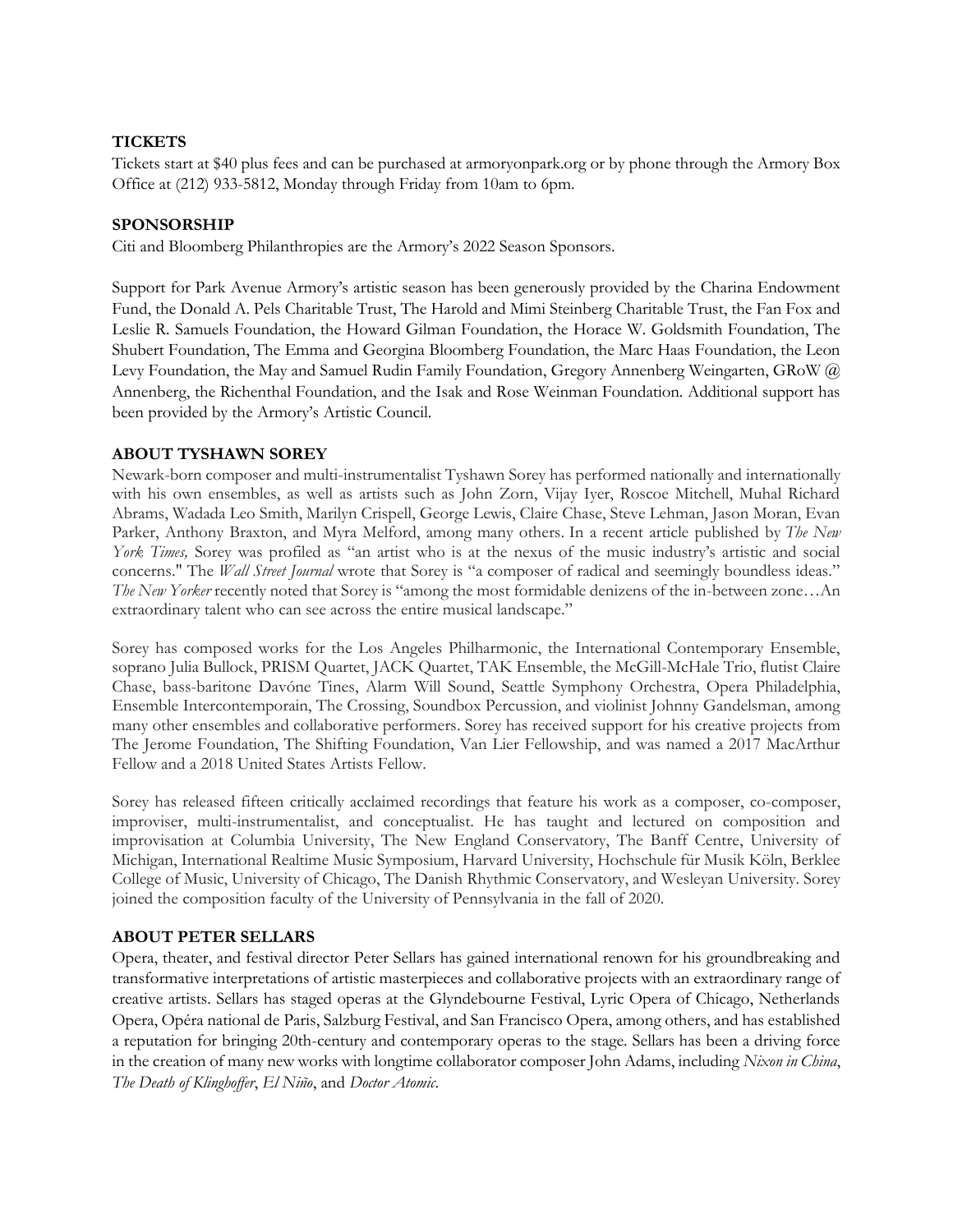Sellars staged Johann Sebastian Bach's *St. Matthew Passion* with the Berliner Philharmoniker at Park Avenue Armory in October 2014, *FLEXN* in 2015, and *FLEXN Evolution* in 2017. Other projects have included a double bill of Tchaikovsky's *Iolanta* and Stravinsky's *Perséphone* for Teatro Real in Madrid; critically acclaimed concert stagings of Bach's *St Matthew Passion* and *St John Passion* with the Berlin Philharmoniker; and *The Indian Queen*, combining Purcell's music, text, and dance at the Perm Opera and Ballet Theatre. Theater projects have included a production of Euripides' *The Children of Herakles*, focusing on contemporary immigration and refugee issues and experience; *Desdemona*, a collaboration with the Nobel Prize-winning novelist Toni Morrison and Malian composer and singer Rokia Traoré, which was performed in major cities in Europe and the U.S. and presented in London as part of the Cultural Olympiad; and a radical four-person distillation and exploration of *A Midsummer Night's Dream* for Canada's Stratford Festival.

Sellars has led several major arts festivals, including the 1990 and 1993 Los Angeles Festivals and the 2002 Adelaide Arts Festival in Australia. In 2006 he was Artistic Director of New Crowned Hope, a month-long festival in Vienna for which he invited international artists from diverse cultural backgrounds to create new work in the fields of music, theater, dance, film, the visual arts, and architecture for the city's celebration of Mozart's 250th birth anniversary. He also served as the Music Director of the 2016 Ojai Music Festival. Sellars is a professor in the Department of World Arts and Cultures/Dance at UCLA and Resident Curator of the Telluride Film Festival. He is the recipient of a MacArthur Fellowship, the Erasmus Prize, the Gish Prize, and the Polar Music Prize, and is a member of the American Academy of Arts and Sciences.

## **ABOUT JULIE MEHRETU**

In exploring palimpsests of history, from geological time to a modern-day phenomenology of the social, Julie Mehretu's paintings, drawings, and prints engage us in a dynamic visual articulation of contemporary experience, a depiction of social behavior and the psychogeography of space. Mehretu's work is informed by a multitude of sources including politics, literature, and music. Her most recent paintings have incorporated images from broadcast media which depict conflict, injustice, and social unrest. These graphic images act as intellectual and compositional points of departure; ultimately occluded on the canvas, they remain as a phantom presence in the highly abstracted gestural completed works. Mehretu's practice in painting, drawing, and printmaking equally assert the role of art to provoke thought and reflection, and express the contemporary condition of the individual and society.

Born in Addis Ababa, Ethiopia in 1970, she lives and works in New York City and Berlin. She received a Master of Fine Arts with honors from The Rhode Island School of Design in 1997, a bachelor's from Kalamazoo College in 1992, and studied at University Cheikh Anta Diop in Dakar, Senegal. Mehretu is a recipient of many awards, including the The MacArthur Award (2005), the Berlin Prize: Guna S. Mundheim Fellowship at The American Academy in Berlin, Germany (2007), and in 2015 she was awarded the U.S. Department of State Medal of Arts Award. An important mid-career survey of Mehretu's work opened in 2019 at Los Angeles Museum of Contemporary Art, California, touring to the High Museum of Art, Georgia (2020), The Whitney Museum of American Art, New York (2021) and Walker Art Center, Minnesota (2021-22). Mehretu is a member of the American Academy of Arts and Sciences, American Academy of Arts and Letters, and the American Academy of Design. Her global representative is Marian Goodman Gallery.

## **ABOUT REGGIE (REGG ROC) GRAY**

The American dancer and choreographer Reggie (Regg Roc) Gray was born and raised in Brooklyn, New York. Gray is the pioneer of the Flexn dance genre, and recently choreographed his largest productions *FLEXN* (2015) and *FLEXN EVOLUTION* (2017) at the Park Avenue Armory, which went on tour to the Brisbane Festival, the Festival de Marseille, the Napoli Teatro Festival, colleges like Princeton University and Dartmouth University; as well as the Jacob's Pillow Dance Festival.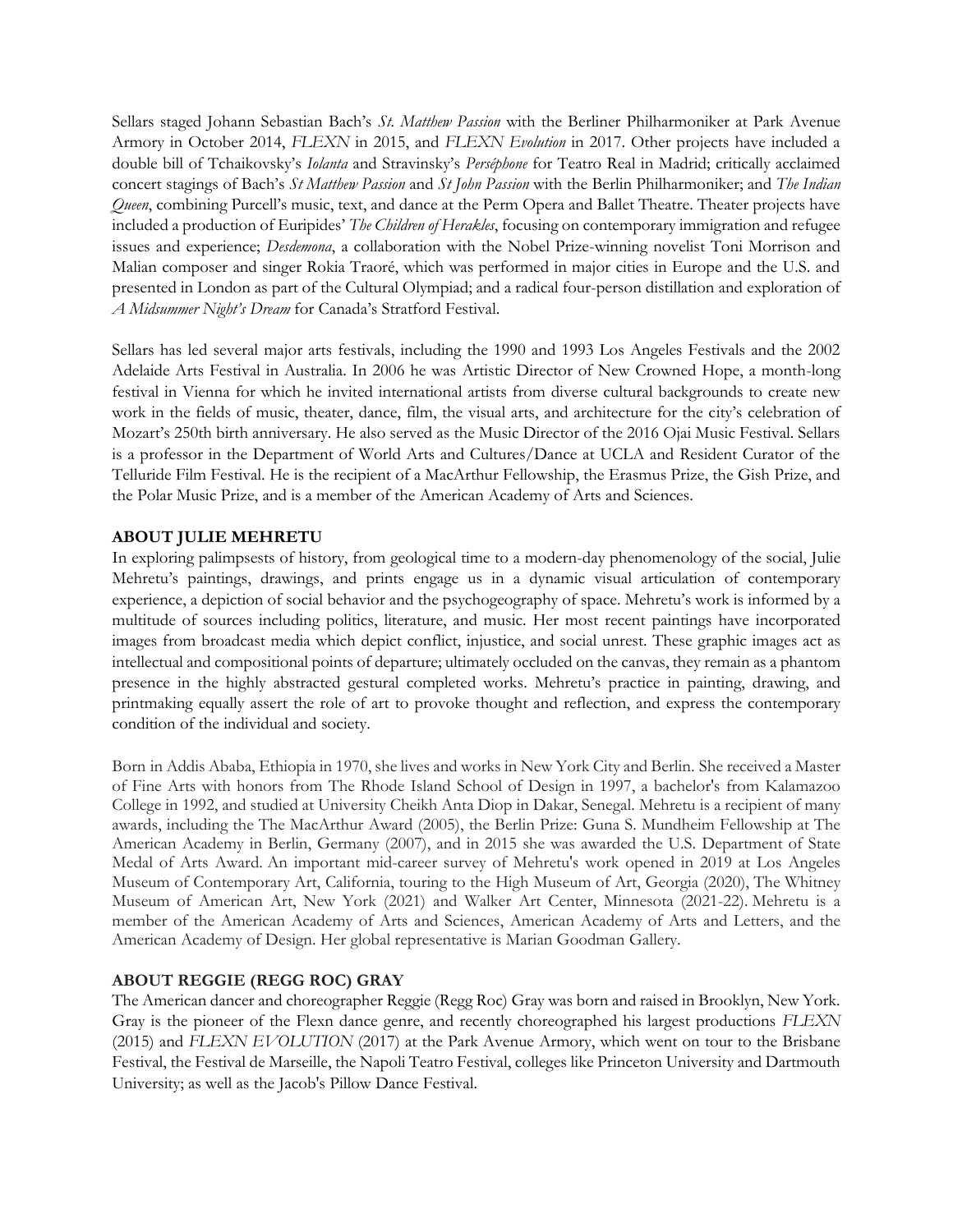At the age of three, he became fascinated by Michael Jackson, and as a teenager, he turned to the hyperexpressive styles of dance that originated in the Jamaican street culture of Brooklyn, such as bruk up and dancehall. He was one of the innovators of a new hybrid dance form, Flexn: a combination of various styles from the local scene, such as bone breaking, gliding, get-low, connecting, hat tricks, punchlines, and pauzin, an animated and cinematic flex style he revolutionized. The style was named after the regional TV program Flex N Brooklyn, where local dance groups showcased their latest moves.

Gray has won several top dance titles, danced for television shows, and reality competitions—he flaunted his innovative moves on the third season of *America's Best Dance Crew*—and in music videos for Wayne Wonder, Sean Paul, Nicki Minaj, and other artists. He has travelled all over the world with his award-winning dance crew RingMasters, and in 2011 he founded a new dance company, named The D.R.E.A.M. RING (Dance Rules Everything Around Me) that strives to ignite social change. In 2015, together with his crew, he provided a choreographic contribution to Public Works; The Odyssey at New York's Public Theater and serves as an artist in residence at National Sawdust where he has orchestrated a series of performances that include the Flexn dance styles and FDM (Flex Dance Music) with live instrumentation.

At the start of the pandemic, Gray was touring nationally with his latest work Flex Ave. commissioned by CAMI music and The Dream Ring Inc. Gray spends his time choreographing productions that speak to social justice topics (such as police brutality and mass incarceration), organizing showcase battles and performances for the street dance community, and developing his upcoming dance production and documentary "Infinite." Gray looks forward to preserving the integrity of this street dance style, culture, and community as it gains popularity around the world and hopes for Flexn to gain respect and its own identity within dance communities.

#### **ABOUT PARK AVENUE ARMORY**

Part palace, part industrial shed, Park Avenue Armory supports unconventional works in the performing and visual arts that cannot be fully realized in a traditional proscenium theater, concert hall, or white wall gallery. With its soaring 55,000-square-foot Wade Thompson Drill Hall—reminiscent of 19th-century European train stations—and an array of exuberant period rooms, the Armory provides a platform for artists to push the boundaries of their practice, collaborate across disciplines, and create new work in dialogue with the historic building. Across its grand and intimate spaces, the Armory enables a diverse range of artists to create, students to explore, and audiences to experience epic, adventurous, relevant work that cannot be done elsewhere in New York.

The Armory both commissions and presents performances and installations in the grand Drill Hall and offers more intimate programming through its acclaimed *Recital Series*, which showcases musical talent from across the globe within the salon setting of the Board of Officers Room; its *Artists Studio* series curated by Jason Moran in the restored Veterans Room; *Making Space at the Armory*, a public programming series that brings together a discipline-spanning group of artists and cultural thought-leaders around the important issues of our time; and the *Malkin Lecture Series* that features presentations by scholars and writers on topics related to Park Avenue Armory and its history. In addition, the Armory also has a year-round Artists-in-Residence program, providing space and support for artists to create new work and expand their practices.

The Armory's creativity-based arts education programs provides access to the arts to thousands of students from underserved New York City public schools, engaging them with the institution's artistic programming and outside-the-box creative processes. Through its education initiatives, the Armory provides access to all Drill Hall performances, workshops taught by Master Teaching Artists, and in-depth residencies that support the schools' curriculum. Youth Corps, the Armory's year-round paid internship program, begins in high school and continues into the critical post-high school years, providing interns with mentored employment, job training, and skill development, as well as a network of peers and mentors to support their individual college and career goals.